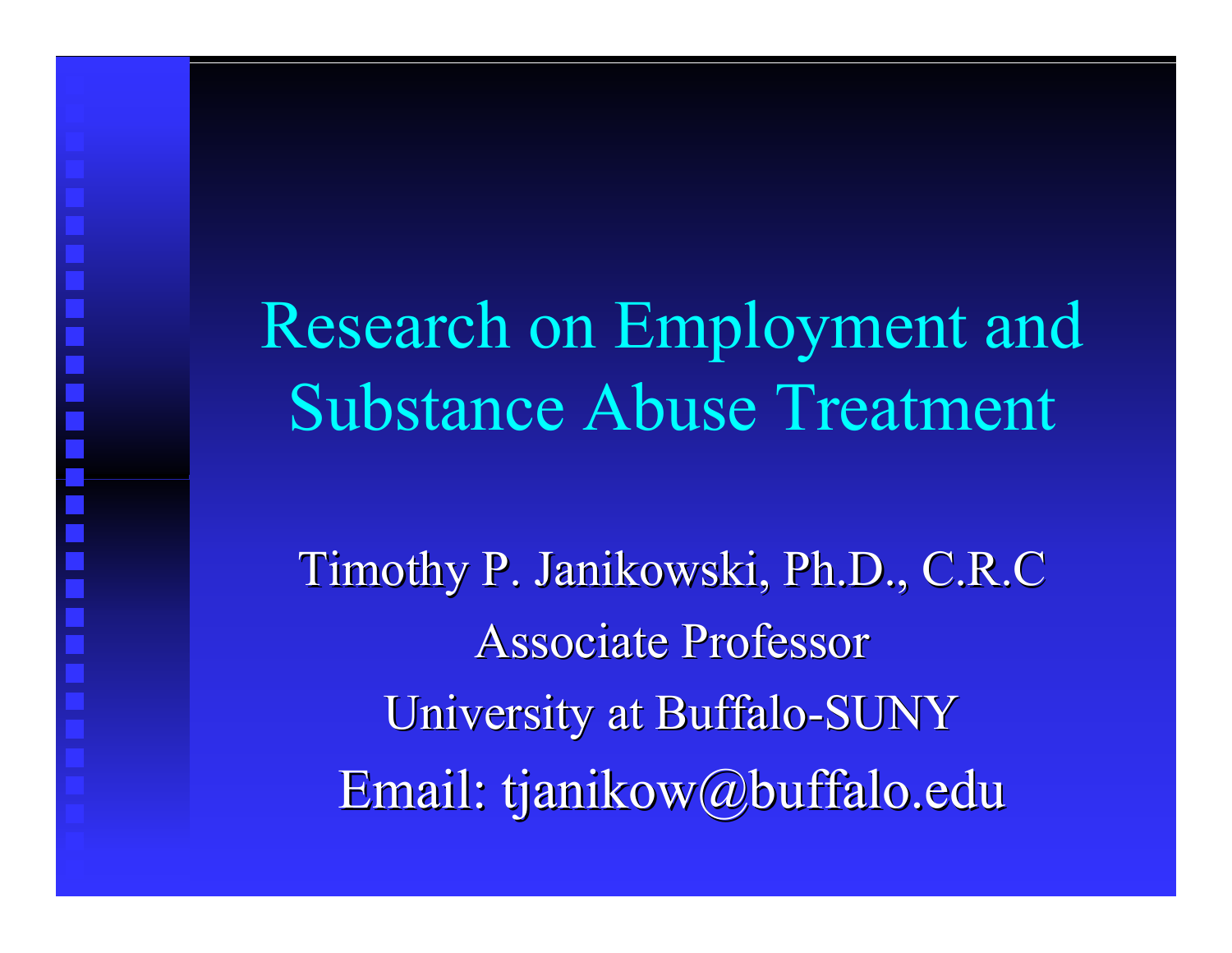Major Limitation of the Body of Research on Employment and Treatment

- $\blacksquare$  Almost all research in the area uses employment or vocational status as a dependent (or outcome) variable
- **Nery few studies examine vocational** services as an independent (or treatment) variabl e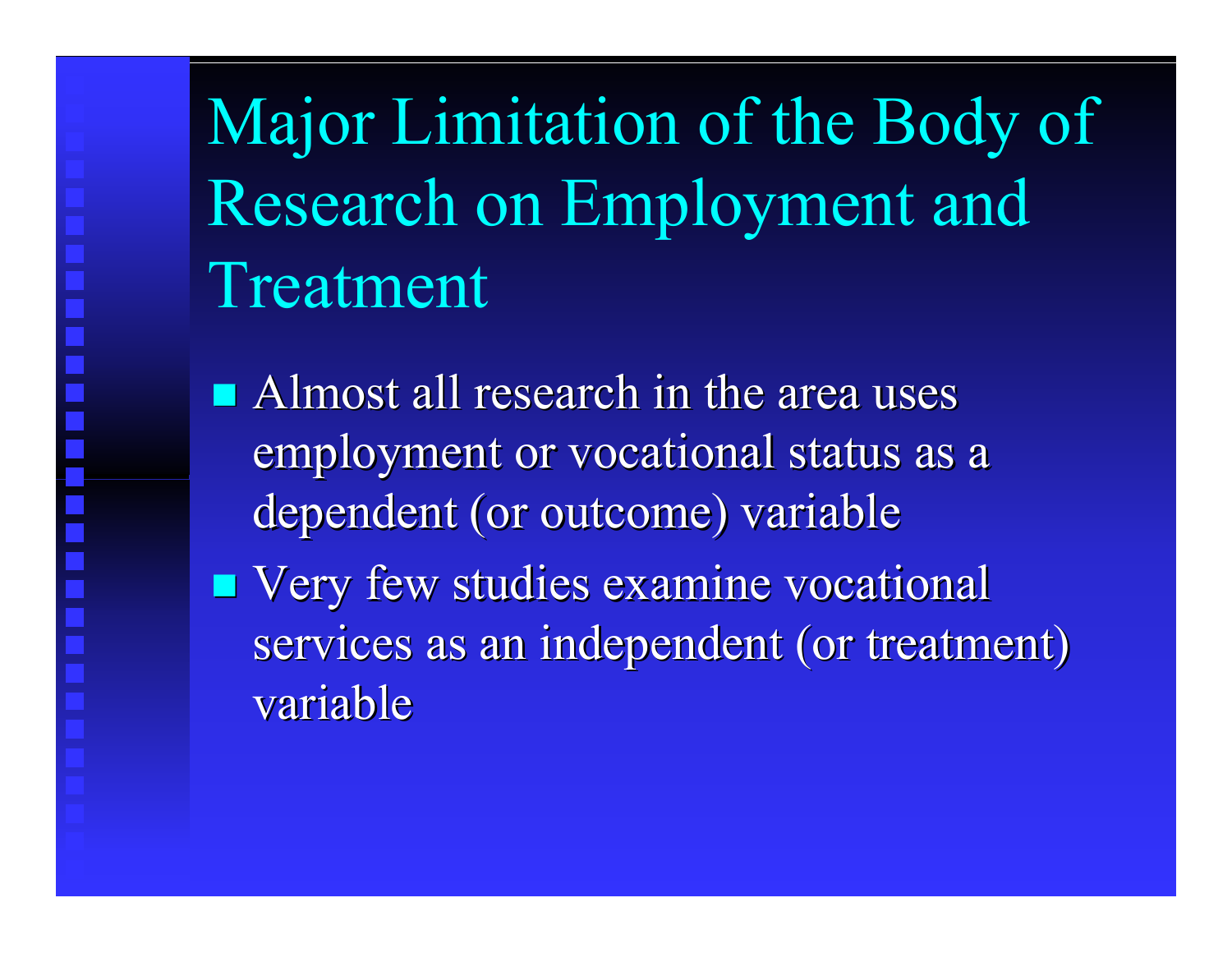# Other Limitations

- **Typically descriptive, non-experimental designs** 
	- $\blacklozenge$  Restricted to using correlation or regression analyses to examine relationships
	- $\blacklozenge$  Non-random assignment or samples of convenience
	- $\blacklozenge$  Poorly defined client groups (i.e., heterogeneous samples)
	- $\blacklozenge$  Few studies use control or comparison groups of people not in treatment
- . Systematic bias or threats to validity are often not addressed (e.g., self-selection, response rates, response bias, inadequate measures, labor market factors, etc.)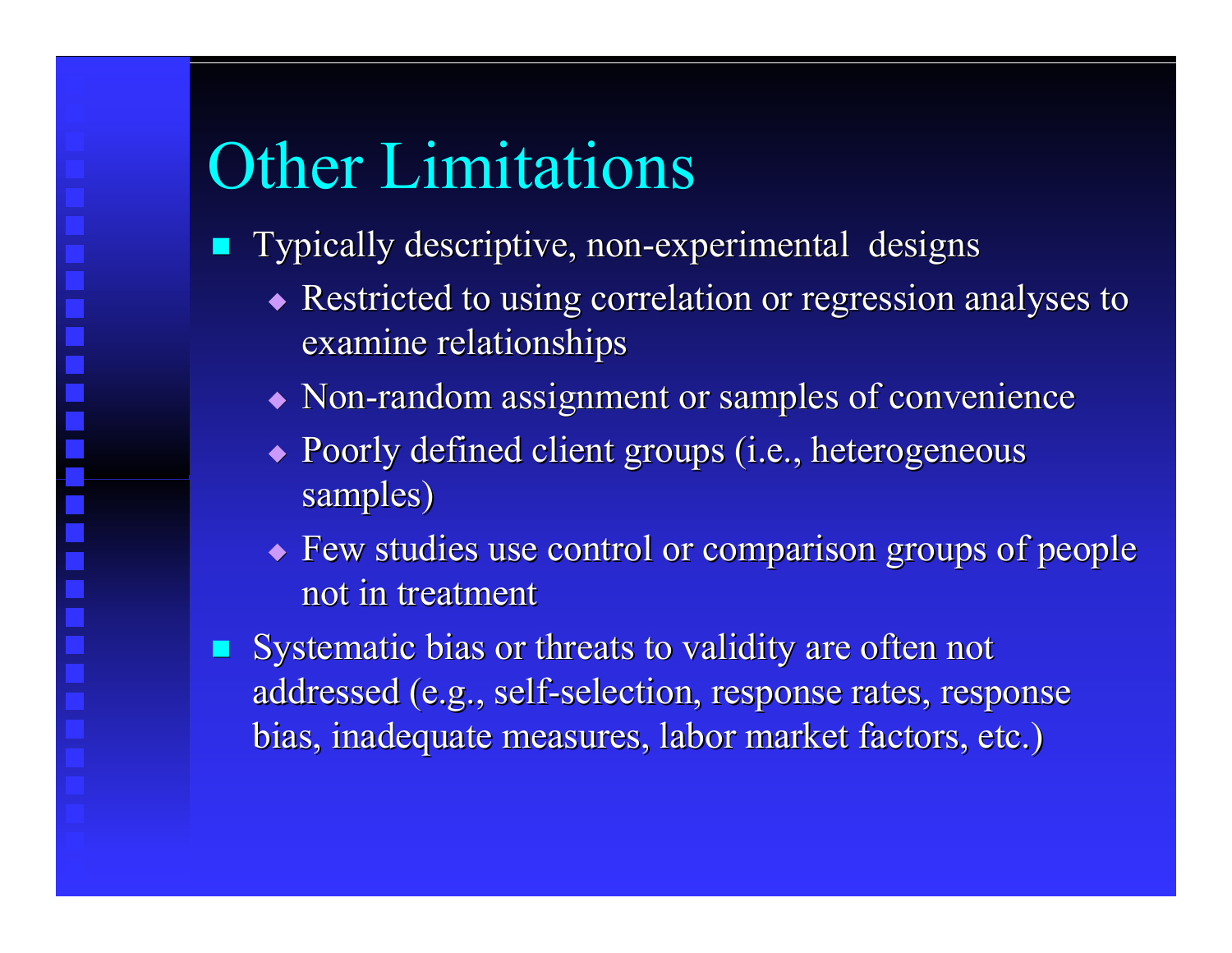# Limitations (continued)

- $\blacksquare$  Employment criteria are loosely defined and often watered down (e.g., \$1000 in earnings  $=$  employment)
- **Example 19 Few longitudinal studies**
- $\blacksquare$  Most studies have small n **– London Maria Andrew Maria Andrew Maria** – larger studies are archival
- **No systematic, theory-based inquiry**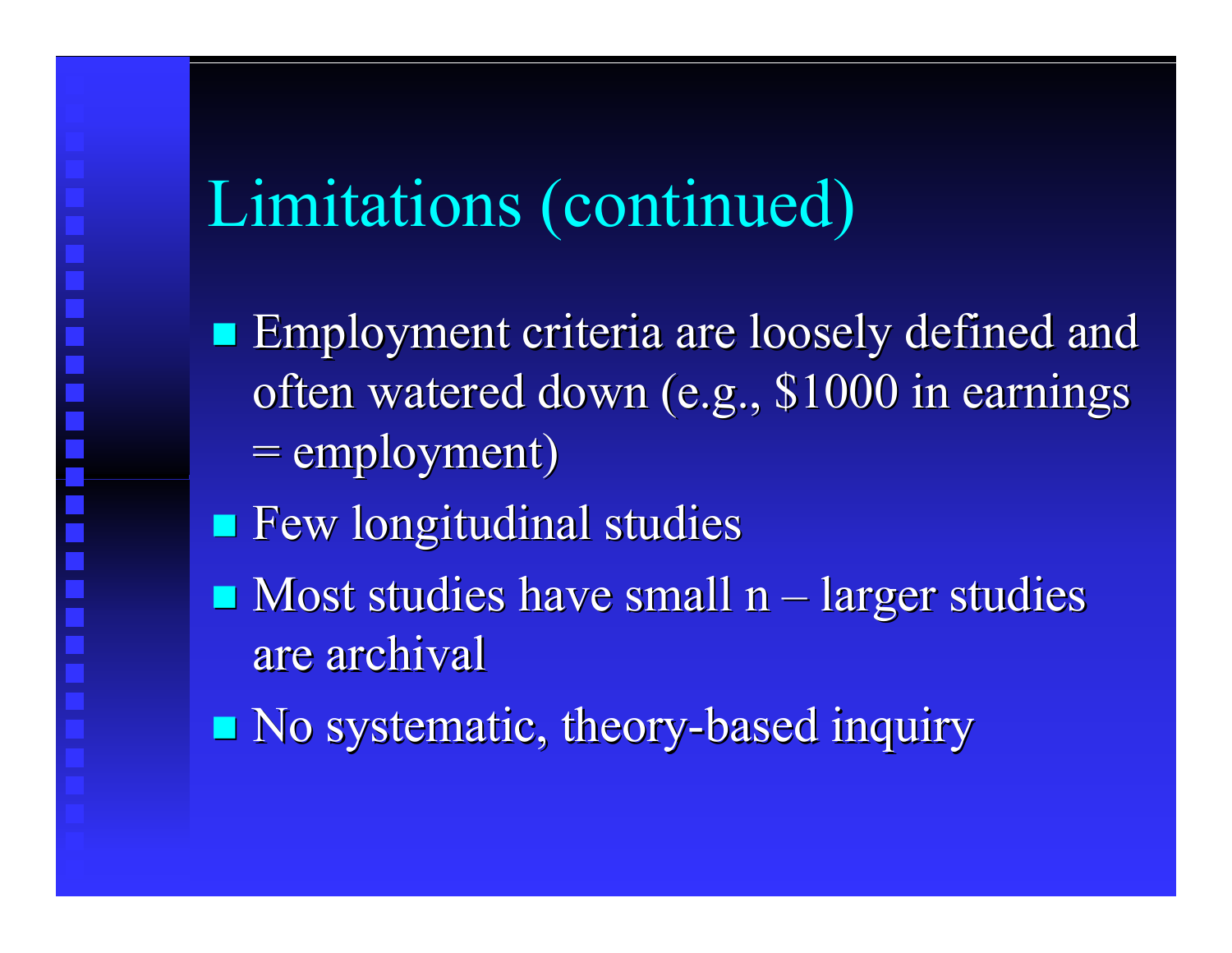# Employment As An Outcome Measure

**CONTRACTOR** What is the impact of substance abuse on employability?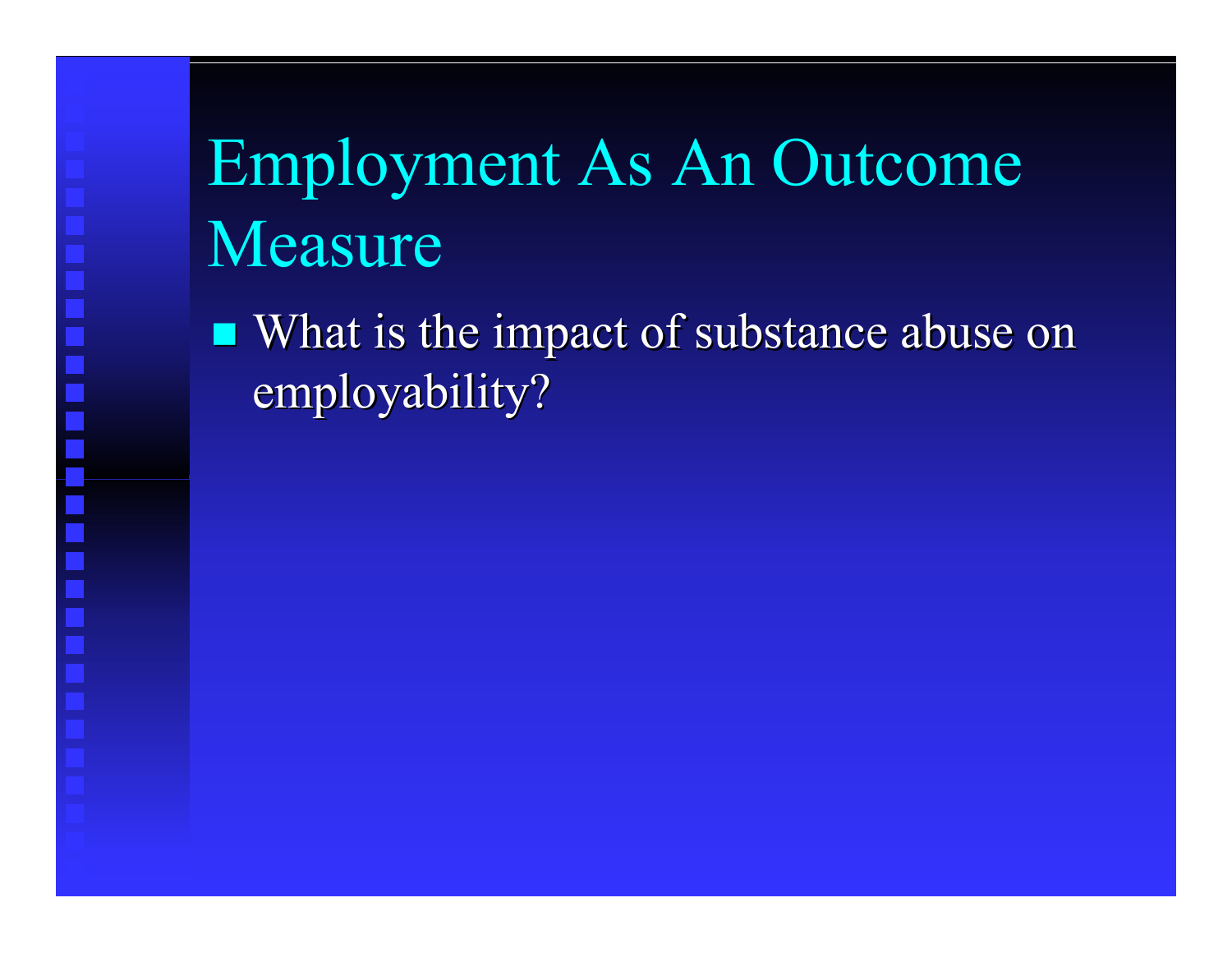# People With Alcohol and Drug Problems Are Employable

- $\blacksquare$  70% of illicit drug users are employed (NIDA, 1990)
- $\blacksquare$  10% of employed males and 2% of employed females are heavy drinkers
- $\blacksquare$  8% of employed males and 6% of employed females used illicit drugs within the last 30 days (Normand et al., 1994)
- **Substance abusing population have about 15-30%** employment rate (compared to 71-76% for nonabusers; TIP, 2000) abusers; TIP, 2000)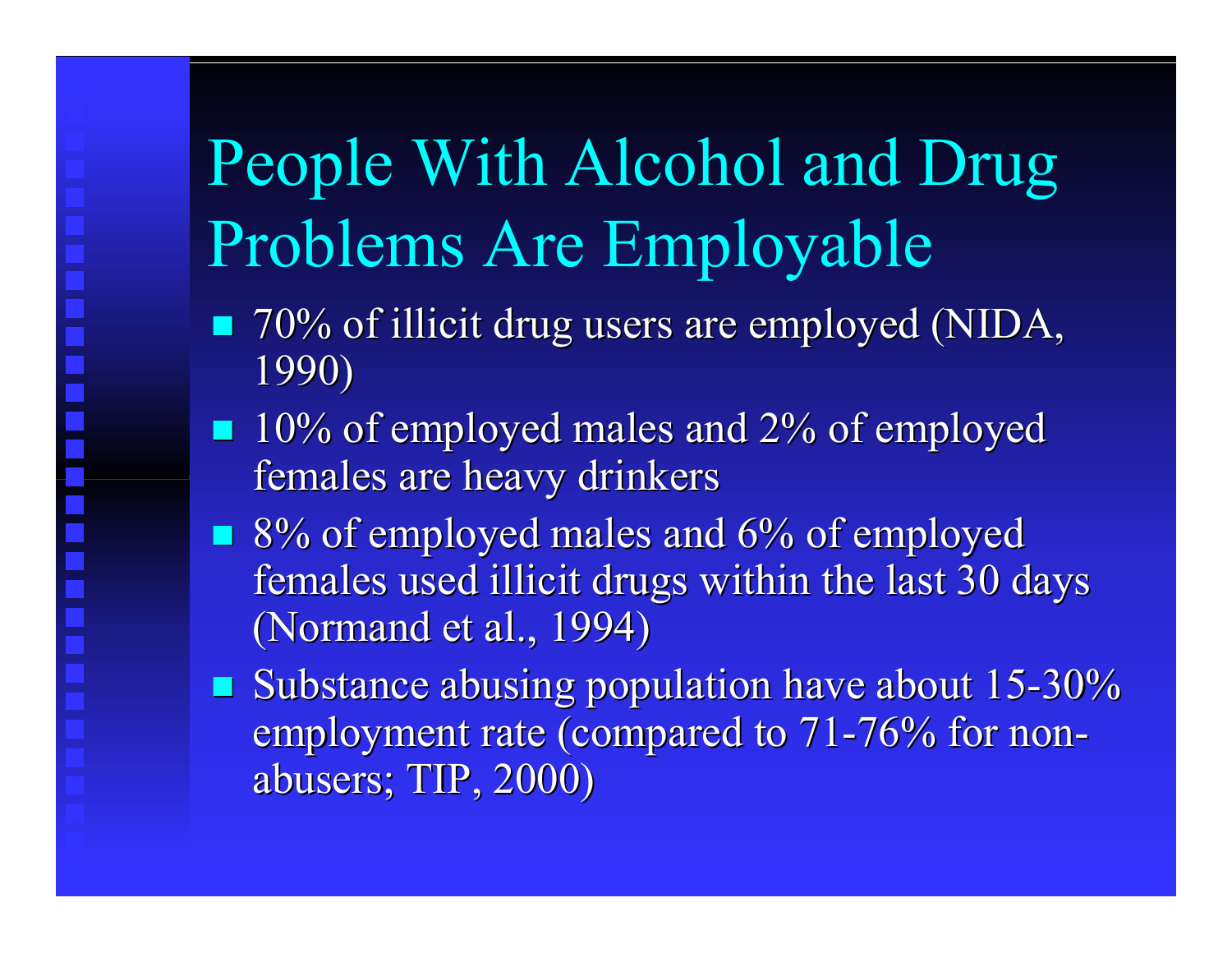Most People in Treatment Are Not Employed (Platt & Metzger, 1987)

- Less than 33% are employed while in treatment
- $\blacksquare$  74% of those in methadone treatment are inconsistently employed, typically unemployed, or constantly unemployed **Less than 50% of people in methadone** treatment consider themselves to be "job" ready" (NIDA, 1996)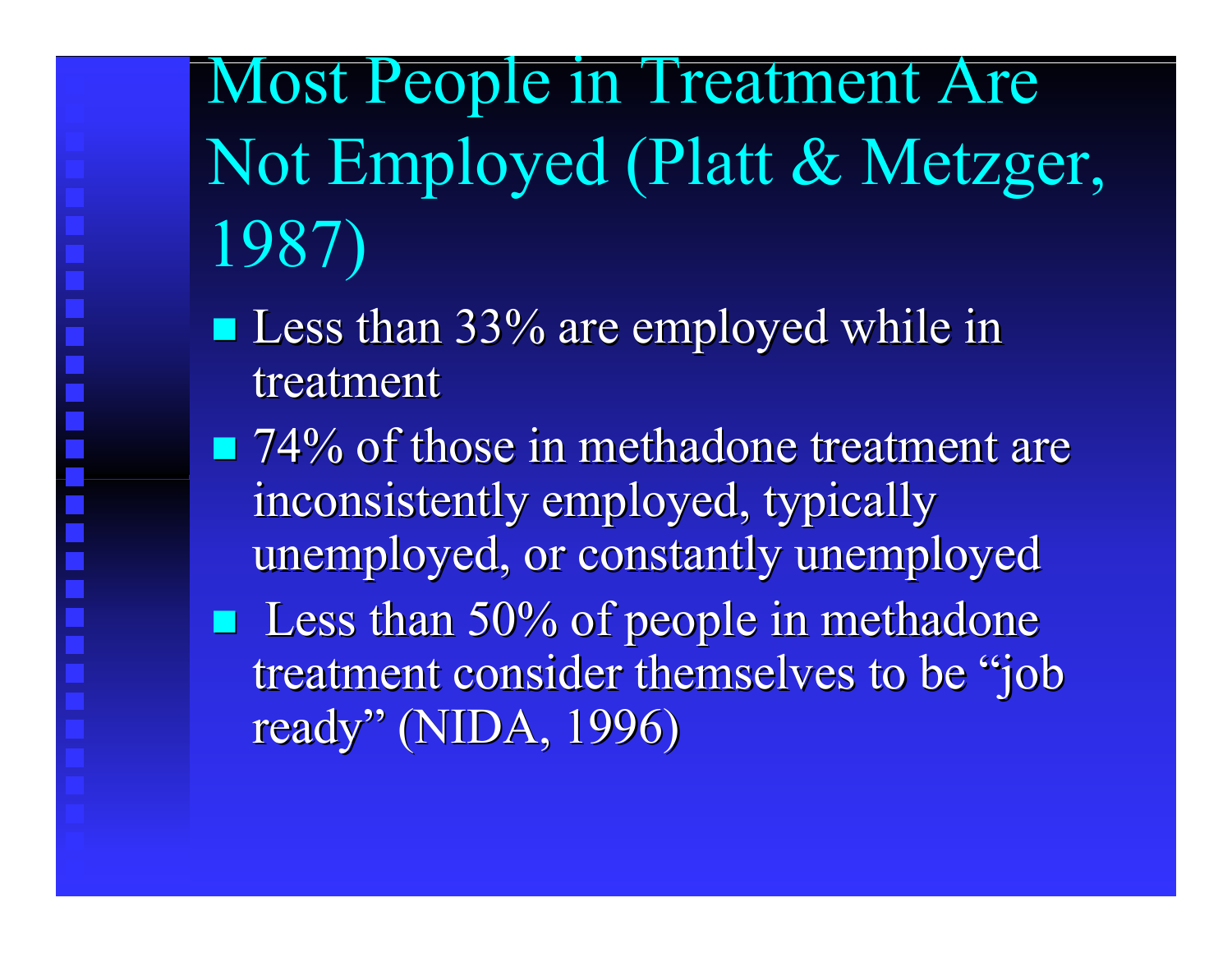n kili kili kili kili kili <u>era</u>

Identified Barriers to Employment (Jason et al., 2001)

 $\blacksquare$  Low motivation and learned helplessness **High risk environments Poor social supports Low educational attainment**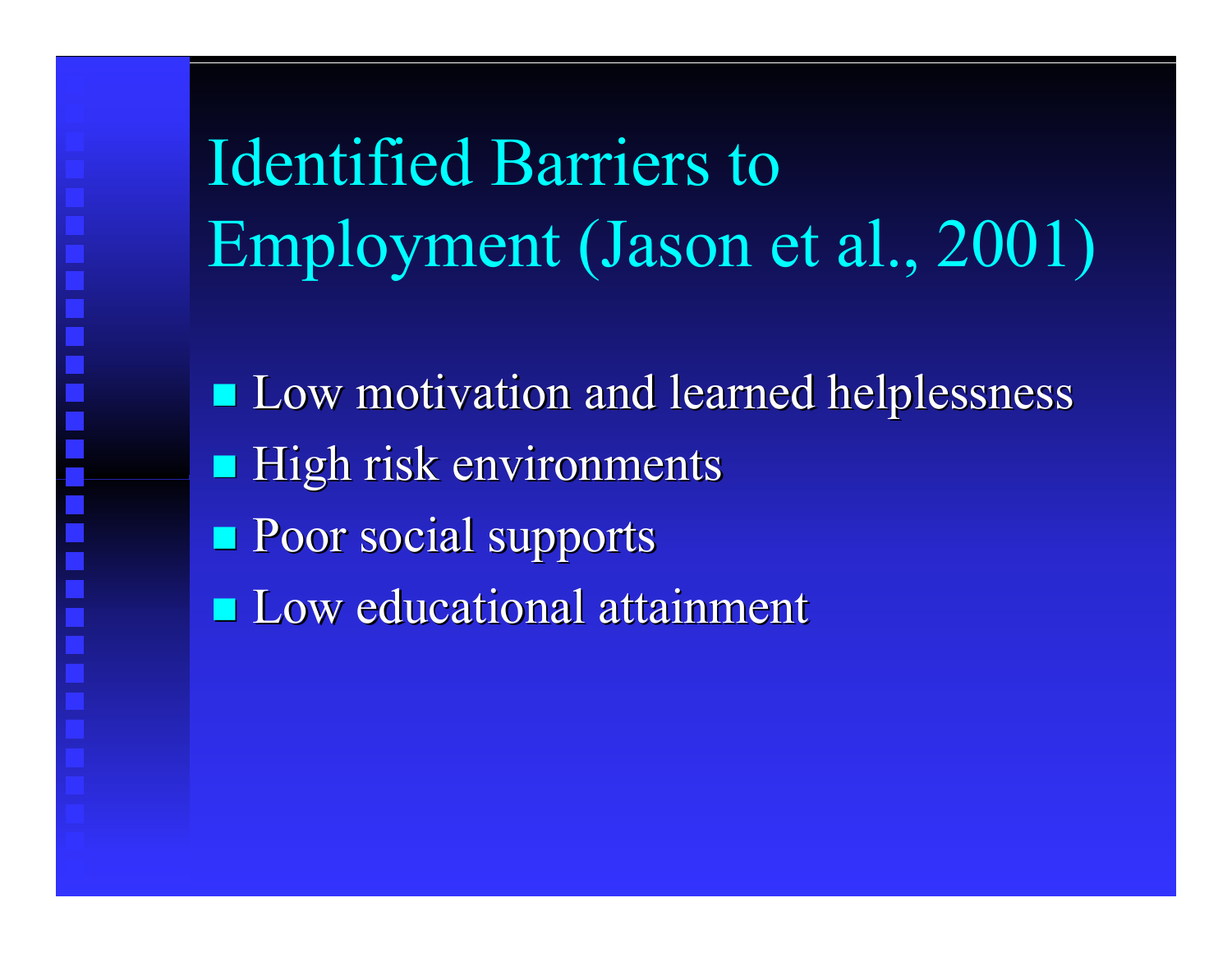The likelihood of obtaining employment is negatively correlated with commonly found conditions (Platt, 1995):

**Cultural minority status; Physical disability; Criminal record; Nental instability;** 

 $\blacksquare$  Less than high school education.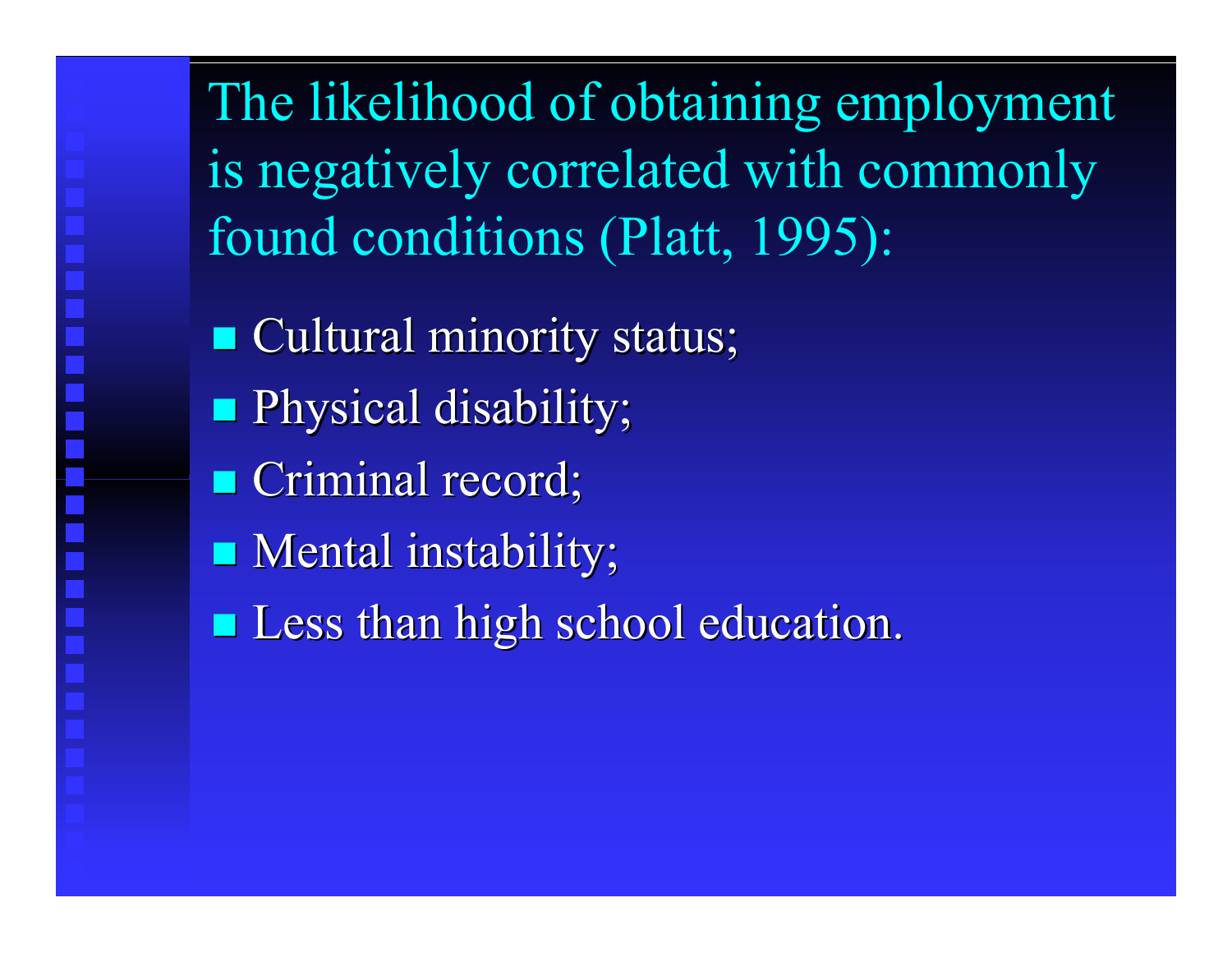# Research on Employment as Treatment Outcome

- Predicting Employment Outcome (Wickizer et al., 1997)
	- $\triangle$  12-18% of outcome accounted for by treatment factors (e.g., duration of treatment)
	- $\triangle$  33% of outcome accounted for by client characteristics (e.g., gender, age)
- **Pretreatment employment is the best predictor of** posttreatment employment (Gill, 1994)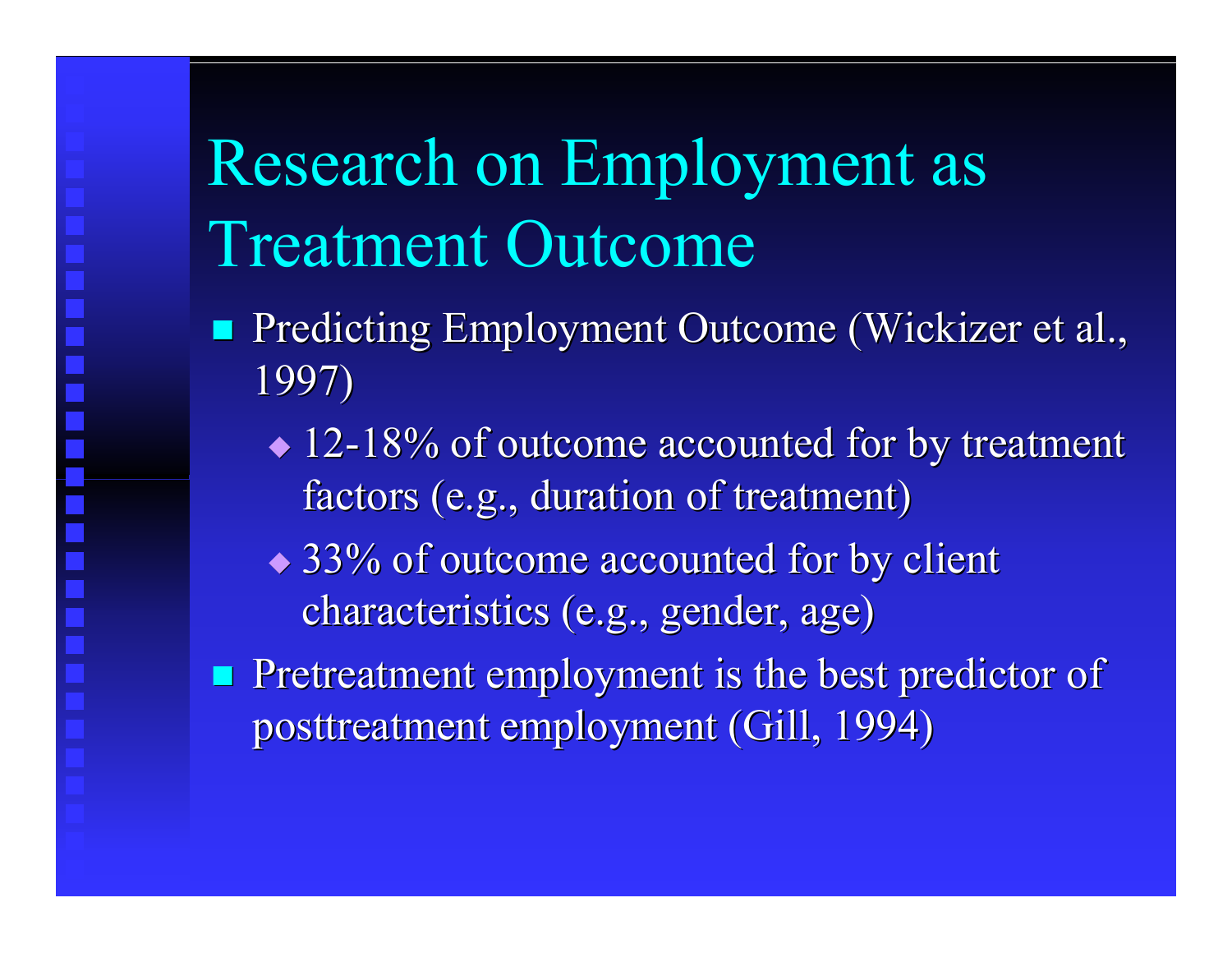Employment Outcome Research (continued)

 $\blacksquare$  Receiving treatment increased the probability of obtaining employment and increased earnings (Wickizer et al 2000)  $\blacksquare$  Obtaining and holding posttreatment employment is the best predictor of long term successful treatment outcome in women (Gregoire & Snively, 2001)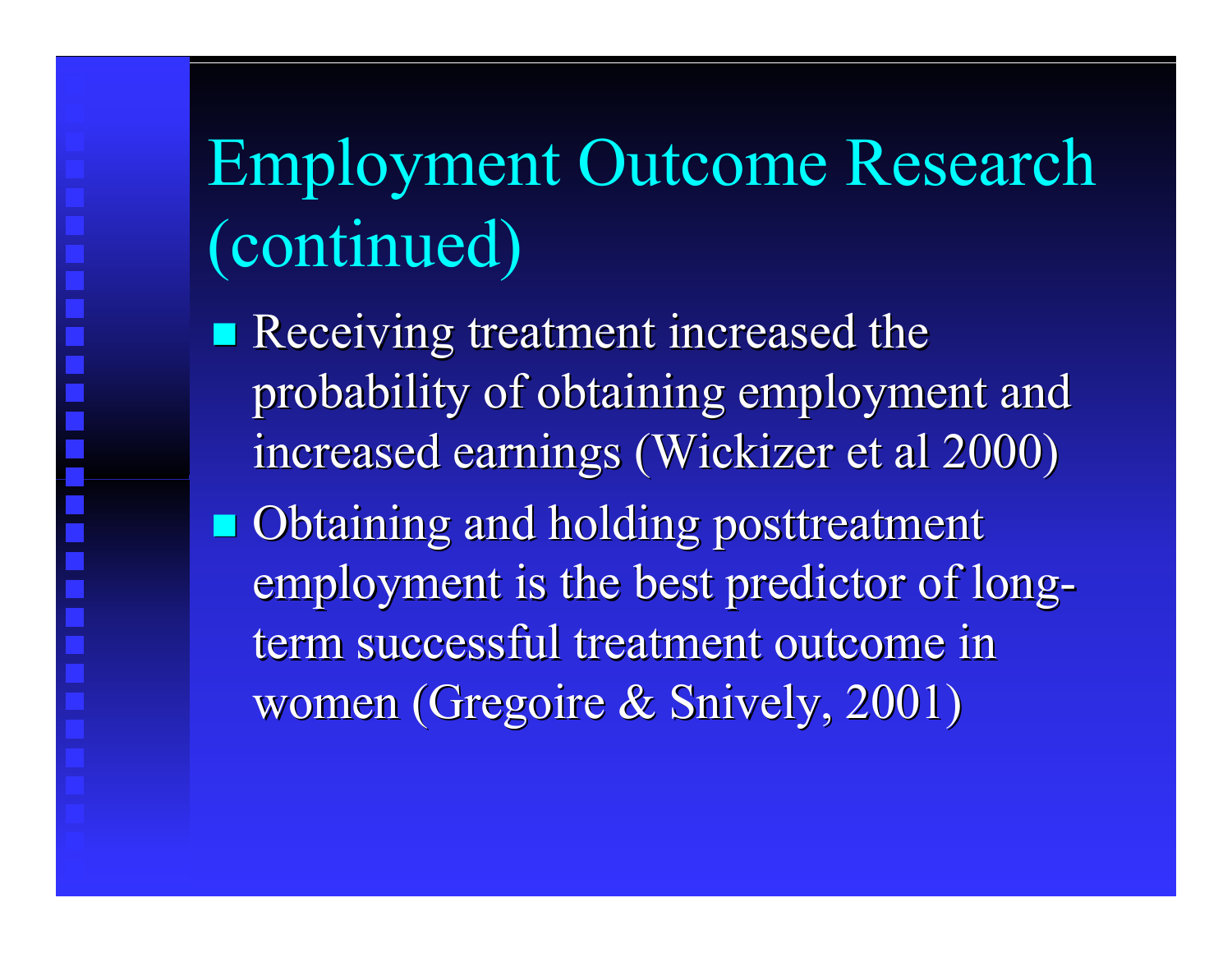## Some Gender-based findings (Suffet, 2001)

- **I** Men are more likely than women to be employed both before and after treatment
- **Employment was positively related to education and stable** housing in both sexes
- **Employment was negatively related to the number of work** barriers in both sexes
	- $\bullet$  Women had more barriers to employment than men
- **Employment was negatively correlated with mobility and**  $\blacksquare$ sensory impairment in men
- **Employment was negatively correlated with the number of** children and being pregnant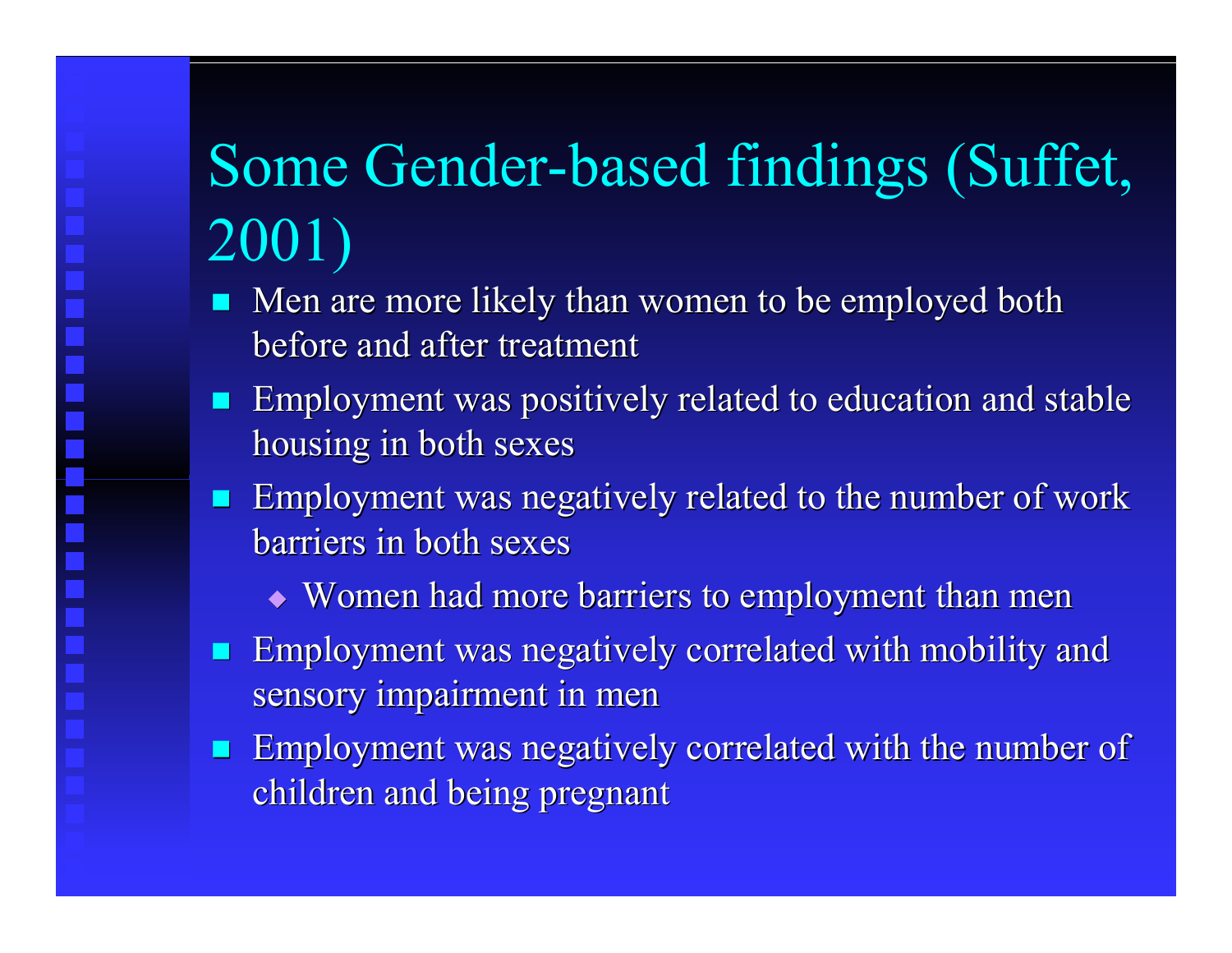Vocational Services as a Component of Treatment

**Employment may provide a continuum of** benefits to client which support treatment goals.

Objec tive

Subjective

Wages - Structured Day - Pee r G roup - Po sitiv e Regard - Self Esteem - Self Identity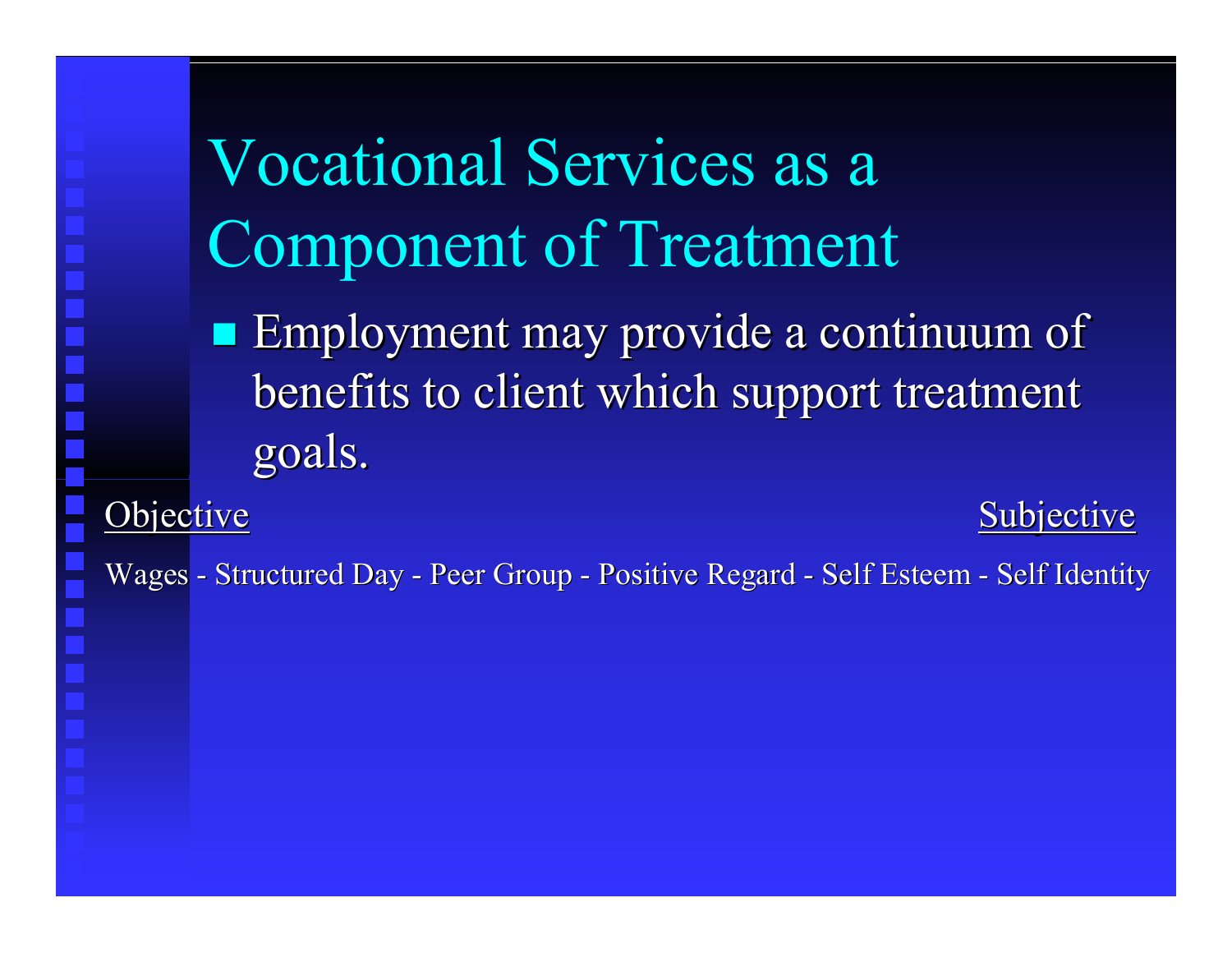Substance Abuse Clients Want Vocational Services That Result in Meaningful Help

 $\blacksquare$  88% want vocational services if services resulted in full-time employment paying \$8 - 10 per hour (French et al. 1992).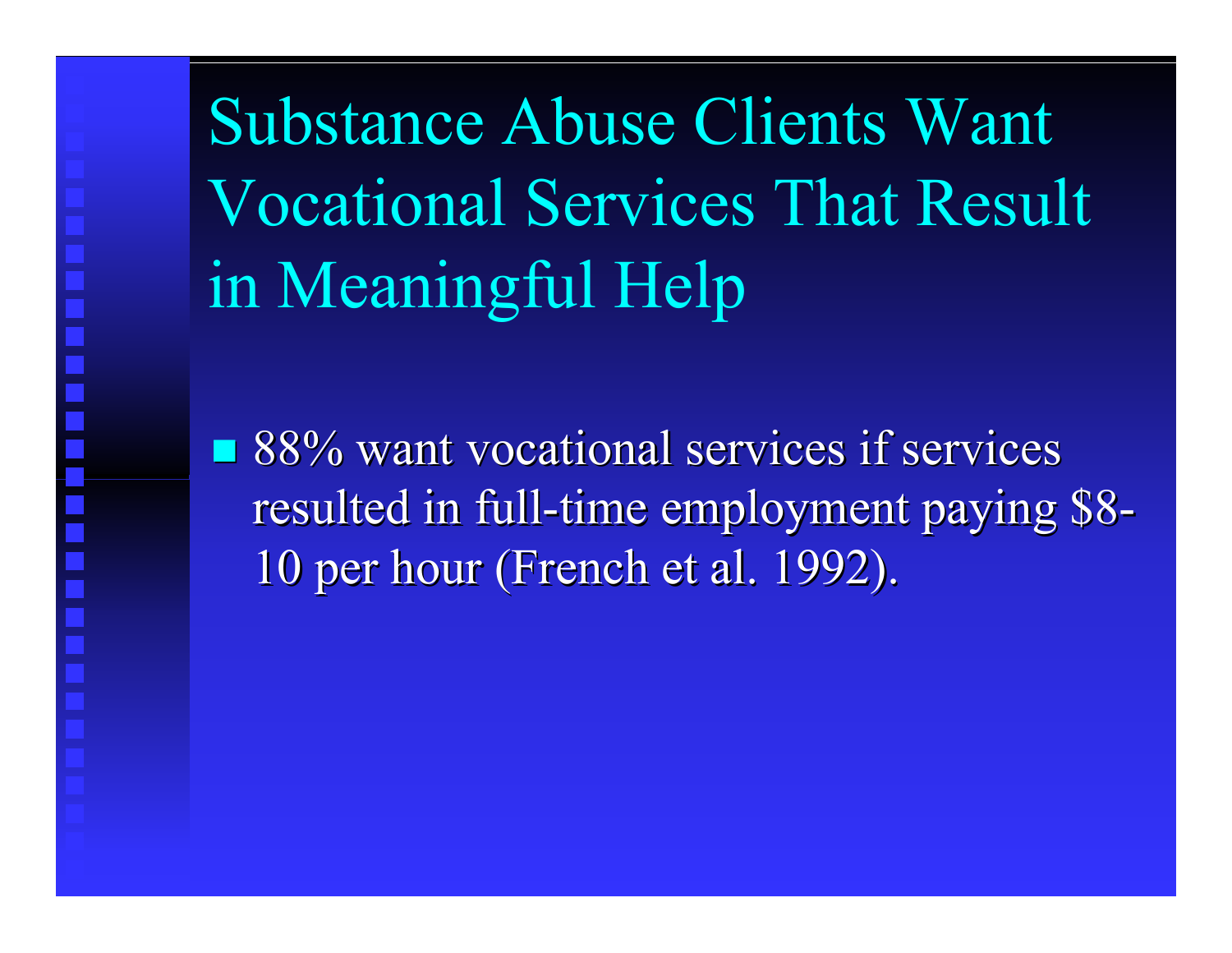The Availability of Vocational Services Declined Relative to Demand (Etheridge et al., 1995)

- $\blacksquare$  proportion of clients entering treatment with vocational and financial service needs grew from 1981 to 1993
- $\blacksquare$  proportion of clients whose employment and financial needs went unmet grew from 1981 to 1993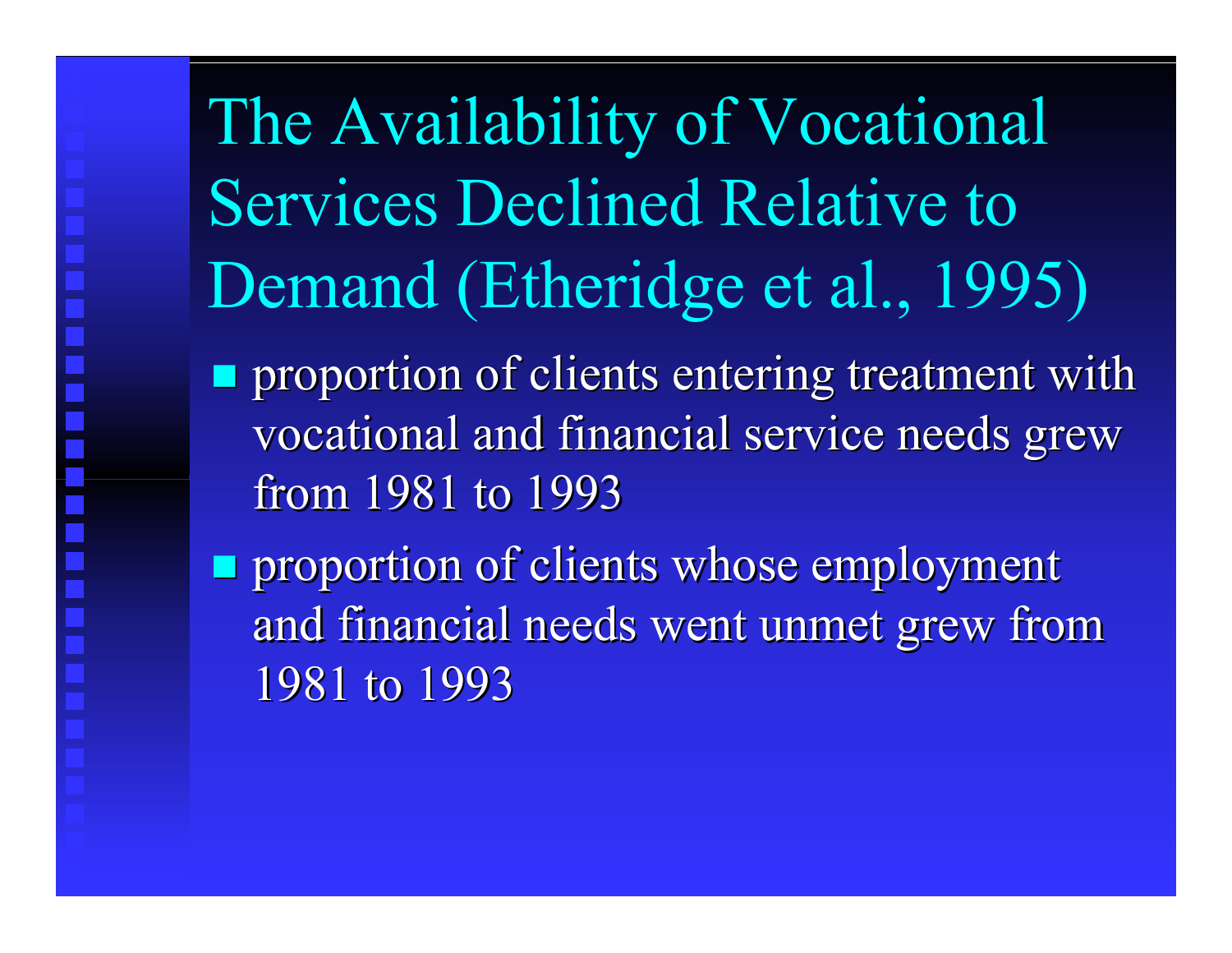Barriers to Integrating Vocational Services (Brewington et al., 1987)

- $\triangle$  Conflicts with medial treatment model or psychotherapeutic philosophy psychotherapeutic philosophy
- $\blacklozenge$  Financial and programmatic disincentives to programs (too costly and time consuming) consuming)
- $\blacklozenge$  Inadequate preparation of staff and supervisors
- $\blacklozenge$  Managed care restrictions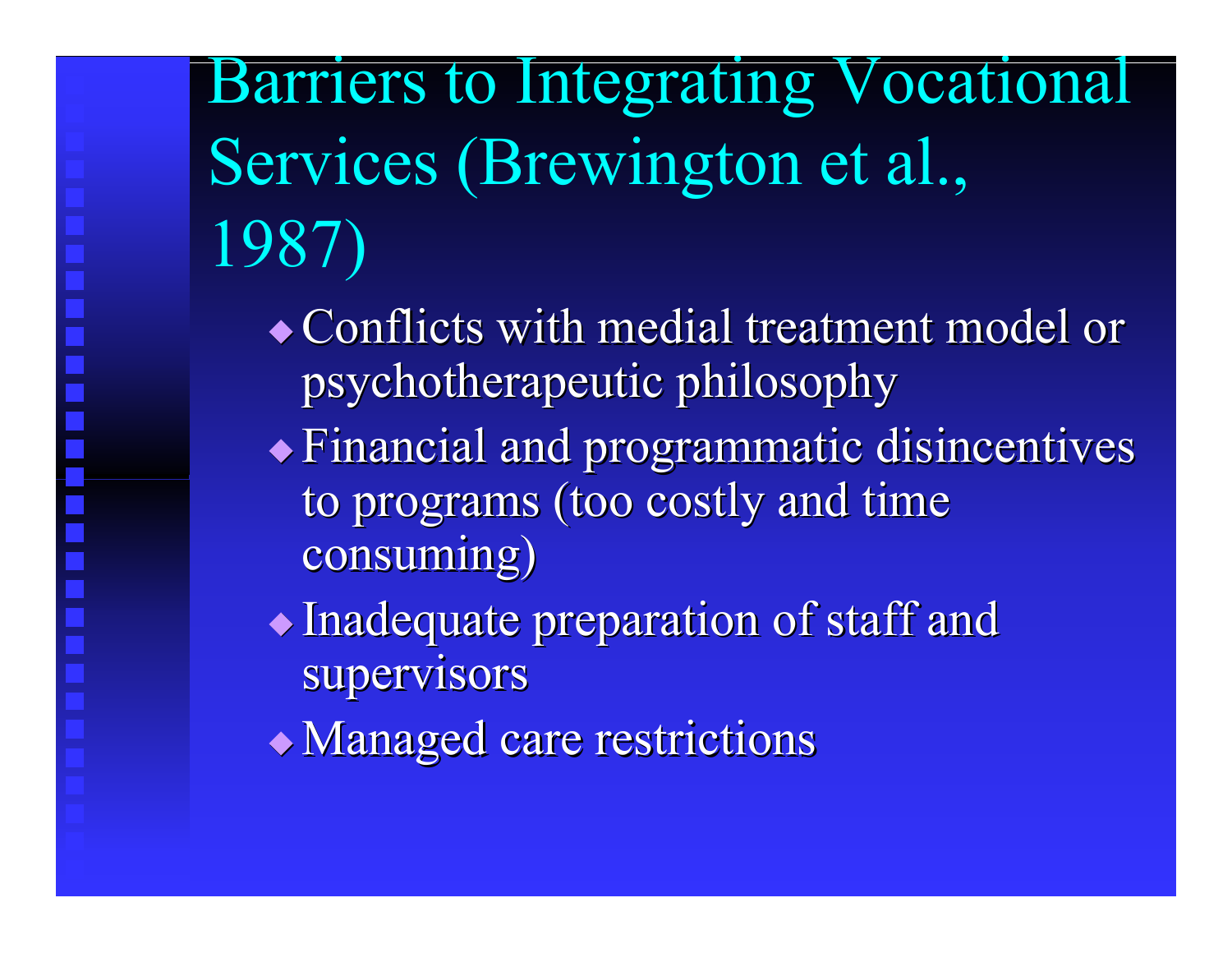Employment Services in Treatment (Drake et al., 1994)

- **Types of Services** 
	- Vocational Screening, Pre-vocational services (Work adjustment), Job Readiness (Job Seeking Skills Instruction), Job placement, Job Club, Follow up
- $\blacksquare$  In a comparative study,
	- $\blacklozenge$  All clients experienced a 15% improvement in competitive employment outcome
	- $\blacklozenge$  Clients who used vocational services regularly had a 22% improvement in competitive employment outcome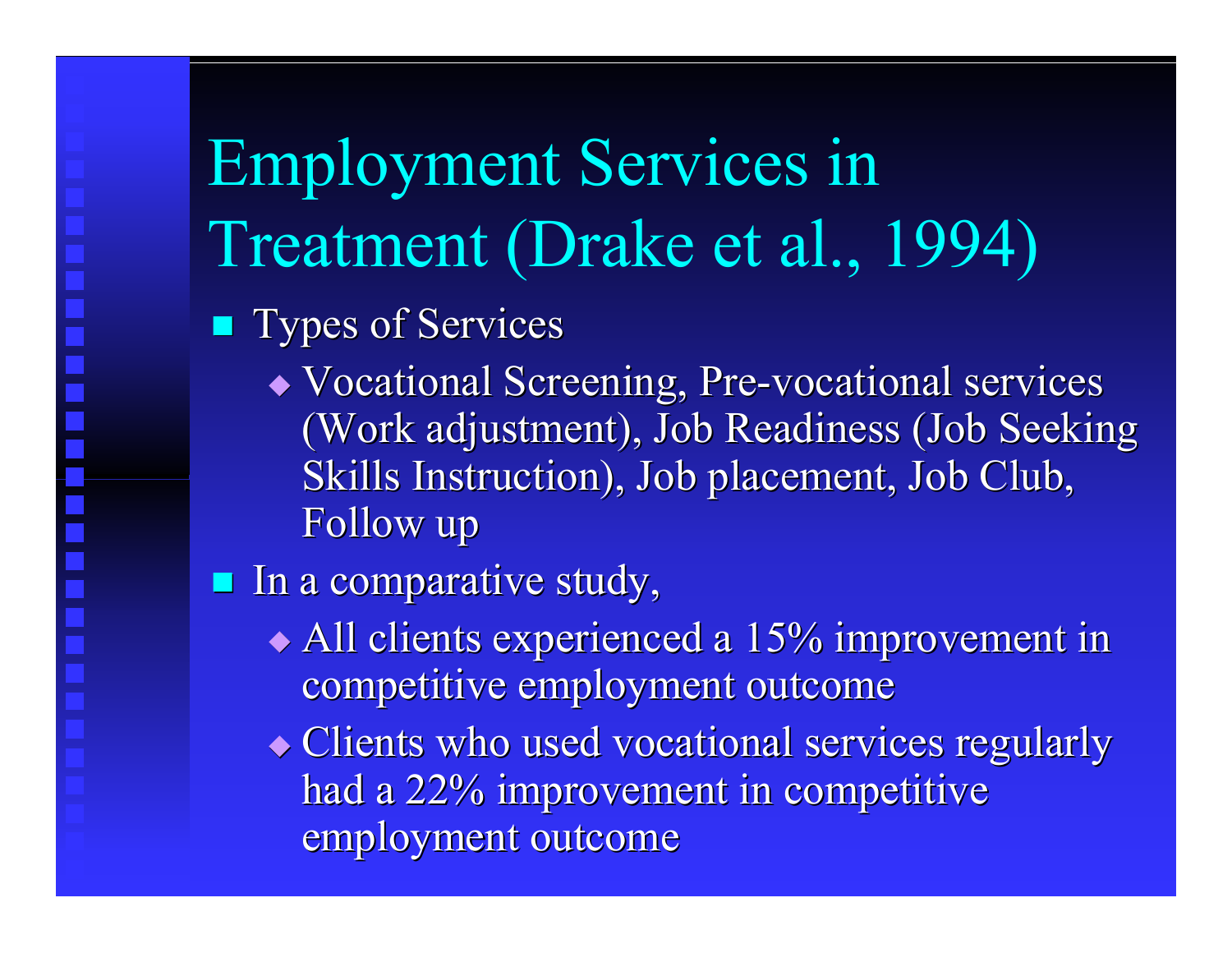Research is Needed to Examine the Impact of Vocational Services on Treatment Outcome

 $\blacksquare$  Findings from such research should then

 $\blacklozenge$  Shape programs structures and staffing patterns

 $\bullet$  Determine pre-service education and determine in-service training

Result in systematic theory building and more research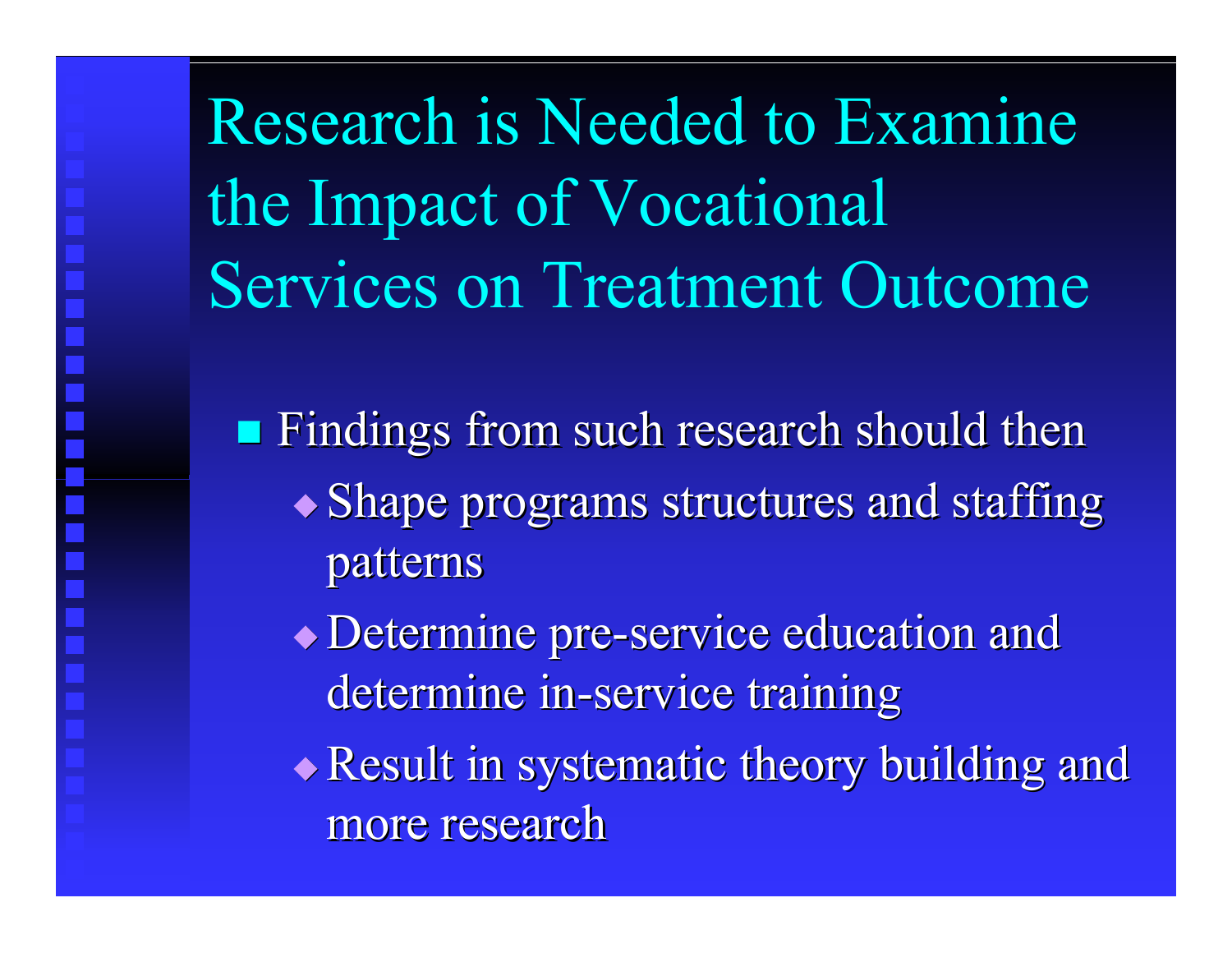#### References

Drake, R. E., Becker, D. R., Biesanz, J. C., Torrey, W. C., McHugo, G. J., & Wyzik, P. F. (1994). Rehabilitative day treatment vs. supported employment: I. Vocational outcomes. *Community Mental* Health *Journal,* 30, 519-532 Etheridge. R., Craddock, S., Dunteman, G., & Hubbard, G. (1995). Treatment services in two national studies of community based drug abuse treatment programs. *Journal of Substance Abuse.* 7. 9-26*.*

French, M., Dennis, M., McDougal, G., Karuntzos, G., & Hubbard, R. (1992). Training and employment programs in methadone treatment: Client needs and desires. *Journal of Substance abuse Treatment*. 9, 293-303.

Gill, J. (1994). Alcohol problems in employment: Epidemiology and responses. *Alcohol & Alcoholism.* 29, 233-248.

Gregoire, T. & Snively, C. (2001). The relationship of social support and economic self-sufficiency to substance abuse outcomes in a long-term recovery program for women. *Journal of Drug Education*. 31(3), 221-237.